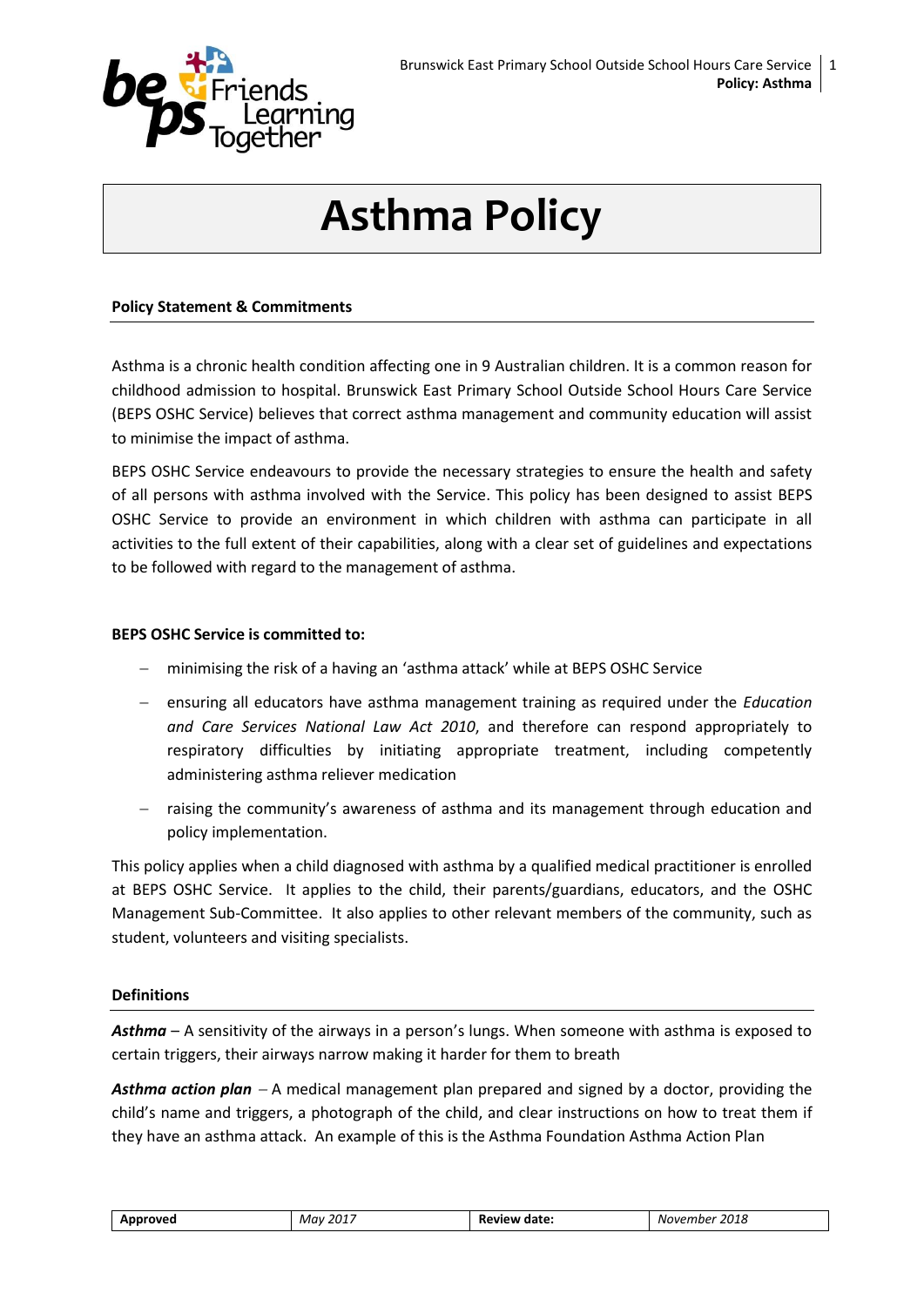*Nominated Educator* An educator nominated to be the liaison between parents/guardians of a child with asthma and the OSHC Management Sub-Committee. This person also checks the reliever medication is current, emergency asthma first aid kit is complete, and leads educators in practice sessions after they have all undertaken emergency asthma management training

*Risk minimisation* A practice of reducing risks to a child at risk of asthma attack, by removing, as far as practicable, major 'triggers' from the Service and developing strategies to help reduce risk of an asthma attack

*Risk Minimisation Plan* A plan specific to the Service that specifies each child's triggers, the ways that each child with asthma could be accidentally exposed to the trigger while in the care of the Service, practical strategies to minimise those risks, and who is responsible for implementing the strategies. The Risk Minimisation Plan should be developed by families of children with asthma and educators at BEPS OSHC Service and should be reviewed at least annually, but always upon the enrolment or diagnosis of each child who has asthma. Planning for risk minimisation is outlined in this policy

*Trained Educator* – For the purposes of this policy, this refers to those educators who have received relevant accredited training in the techniques required to administer medication including administration of reliever medication, and hold first aid training, anaphylaxis management training, and emergency asthma management training qualifications approved by the Australian Children's Education and Care Quality Authority (ACECQA), as prescribed in the *Education and Care Services National Law Act 2010* in accordance with regulation 137 (1) (e)

*Triggers –* For people with asthma, a trigger is something that causes their airways to narrow, leading to asthma symptoms. Every person's asthma is different, and every person has different triggers.

#### **Approved Asthma First Aid Training**

BEPS OSHC Service will ensure the following:

- At least one educator who has completed accredited Emergency Asthma Management Training, as approved by the ACECQA is on duty whenever children are being cared for or educated.
- The asthma component of the first aid kit is up to date at all times.

#### **Procedures for Policy Implementation**

Active implementation of this policy is a shared community responsibility.

#### **The OSHC Coordinator will:**

 discuss with educators their knowledge of issues following educators' participation in emergency asthma management training

| Approved | 2017<br>Mav | Review date: | 2018 <sup>.</sup><br>November |
|----------|-------------|--------------|-------------------------------|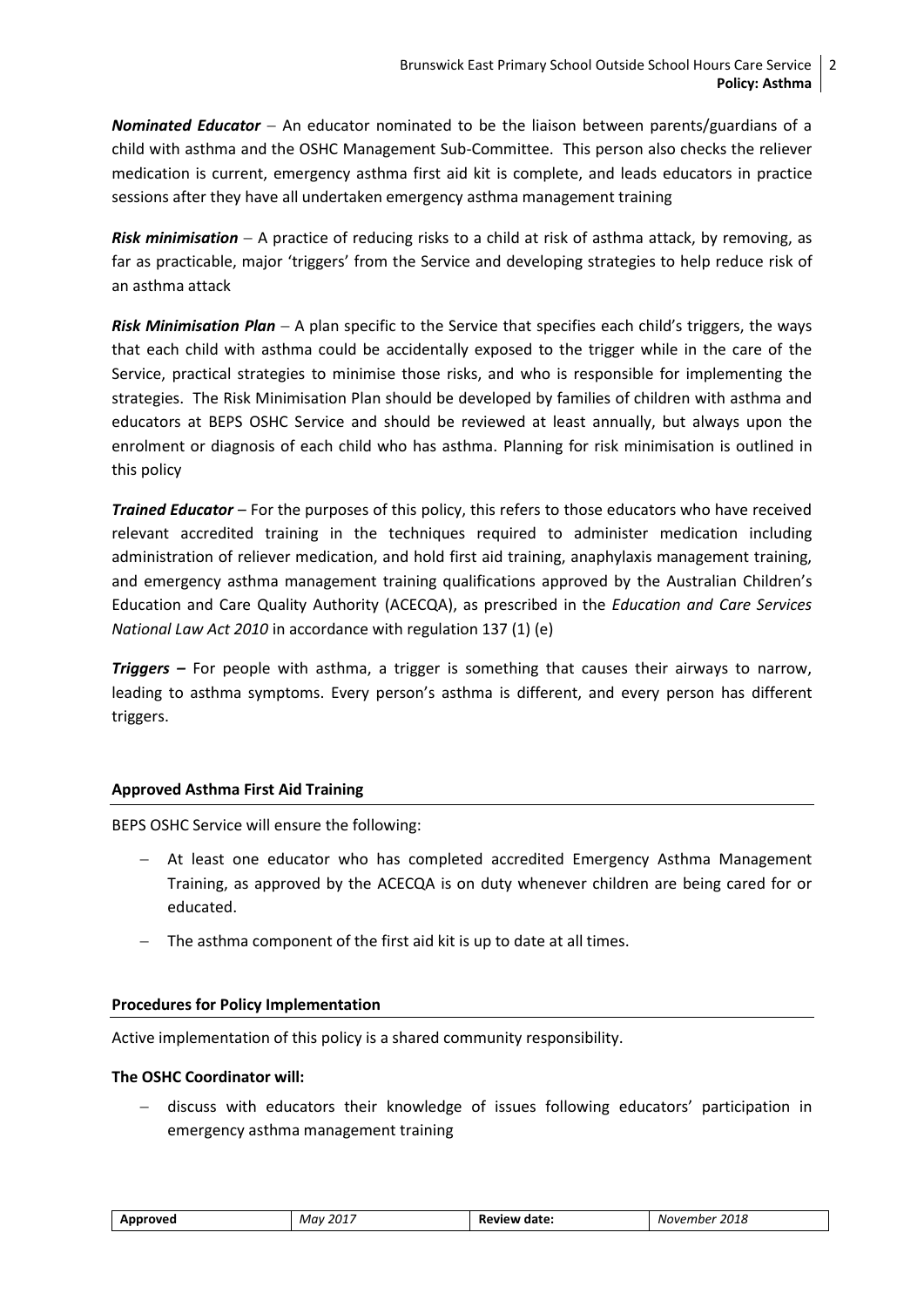- selectively audit enrolment checklists to ensure that documentation is current and complete. New enrolment forms are issued each year with the requirement that existing families continuing to use the Service complete a new enrolment form
- discuss this policy and its implementation with parents/guardians of children with asthma to gauge their satisfaction with both the policy and its implementation in relation to their child
- $-$  respond to complaints
- $-$  review the adequacy of the response of the Service if a child has an asthma attack, and consider the need for additional training and other corrective action.

#### **The Nominated Educator (as nominated by the OSHC Coordinator) will:**

- conduct 'asthma response scenarios' and supervise practise sessions in reliever medication administration procedures to determine the levels of educators competence and confidence in locating and using the Service's emergency asthma management first aid kit
- $-$  routinely review the first aid kit to ensure that it is complete and the asthma reliever medication is not expired
- liaise with the OSHC Management Sub-Committee (through the OSHC Coordinator) and parents of children at with asthma.

#### **Parents/guardians shall:**

- $-$  read and be familiar with this Asthma Policy
- $-$  identify and liaise with the nominated educator
- bring relevant issues concerning asthma management to the attention of educators and the OSHC Coordinator
- complete all necessary paperwork for the Service, such as risk management and communication plans, medical treatment authorisations etc.

#### **Procedures for Managing Asthma**

Due to the unpredictable nature of asthma it is very important that the management of this condition is closely monitored in order to maintain close control of it.

- Educators are provided with a copy of this Asthma Policy and are briefed on asthma procedures upon their appointment to BEPS OSHC Service.
- Emergency Asthma Management (EAM) Training is provided to educators, and the Service ensures at least one educator who has completed accredited asthma training is on duty whenever children are being cared for or educated.
- The Coordinator identifies children with asthma during the enrolment process and informs educators in the Service.
- Parents are provided with a copy of this Asthma Policy and an **Asthma Action Plan** upon enrolment.

| , 2017<br>2018<br>Review<br>v date:<br>Approved<br>May<br>November<br>____<br>___ |  |
|-----------------------------------------------------------------------------------|--|
|-----------------------------------------------------------------------------------|--|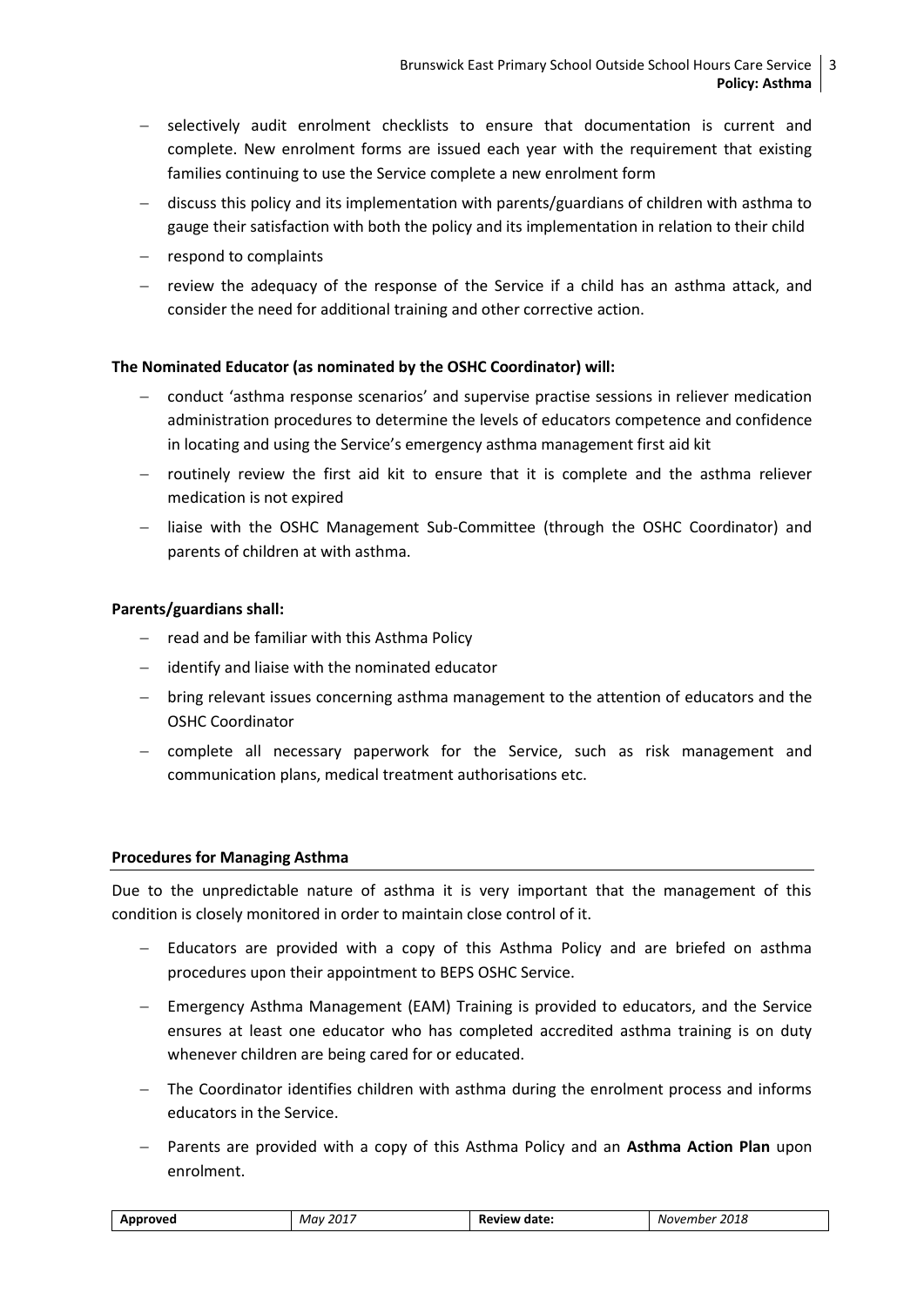- Asthma Action Plans for individual children are stored in the Asthma Management Plans for Children folder in the OSHC office, and a copy will be kept in each of the children's medication bags kept in the tub on top of the filing cabinet in the OSHC office in the hall.
- Emergency first aid procedures for asthma are stored with each child's reliever medication, and in the Service's first aid kit. Older children keep their relievers in their school bags, or in their pockets. Families must complete the medical administration form authoring their child to self-medicate under the supervision of an educator.
- Emergency Asthma First Aid posters are displayed in all rooms where children are provided education and care. Most commonly, this is the OSHC room, OSHC office and school hall.
- BEPS OSHC Service provides a first aid kit, which contains a blue reliever medication (e.g. Airomir, Asmol or Ventolin), a spacer device, a face mask, concise written instructions on Asthma First Aid procedures and 70%-alcohol swabs.
- A pacer device, face masks, and reliever medication that is administered directly to a child without a spacer or mask, will not be reused at the Service. These items will be given to the family or disposed of appropriately. Families will be expected to reimburse the Service for the cost of any items used for their child.
- An accredited educator correctly maintains the asthma component of the first aid kit (e.g. regular checks of expiry dates on medication).
- An Asthma First Aid Kit for use at activities outside of the Service is carried on excursions.
- The OSHC Coordinator and educators encourage open communication between families and educators about the status and impact of a child's asthma.
- The OSHC Coordinator and educators will promptly communicate any concerns to families should it be considered that their child's asthma is limiting their ability to participate fully in all activities.

#### **Educators at BEPS OSHC Service will**:

- ensure that they maintain current accreditation in Emergency Asthma Management (valid for three years), as approved by ACECQA
- $-$  ensure that they are aware of the children in their care with asthma
- ensure, in consultation with families, the health and safety of each child through supervised management of the child's asthma
- identify and, where practical, minimise asthma triggers
- where necessary, modify activities in accordance with a child's needs and abilities
- ensure that all regular prescribed asthma medication is administered in accordance with the information on the child's written **Asthma Action Plan**
- administer emergency asthma medication, if required, according to the child's written Asthma Action Plan. If no written Asthma Action Plan is available, the Asthma First Aid Plan outlined in this document should be followed immediately.

| roveo<br>An | , 2011<br>May<br>____ | Review<br>date<br>N<br>. | 2018<br>NOVPI<br>-mner<br>___ |
|-------------|-----------------------|--------------------------|-------------------------------|
|             |                       |                          |                               |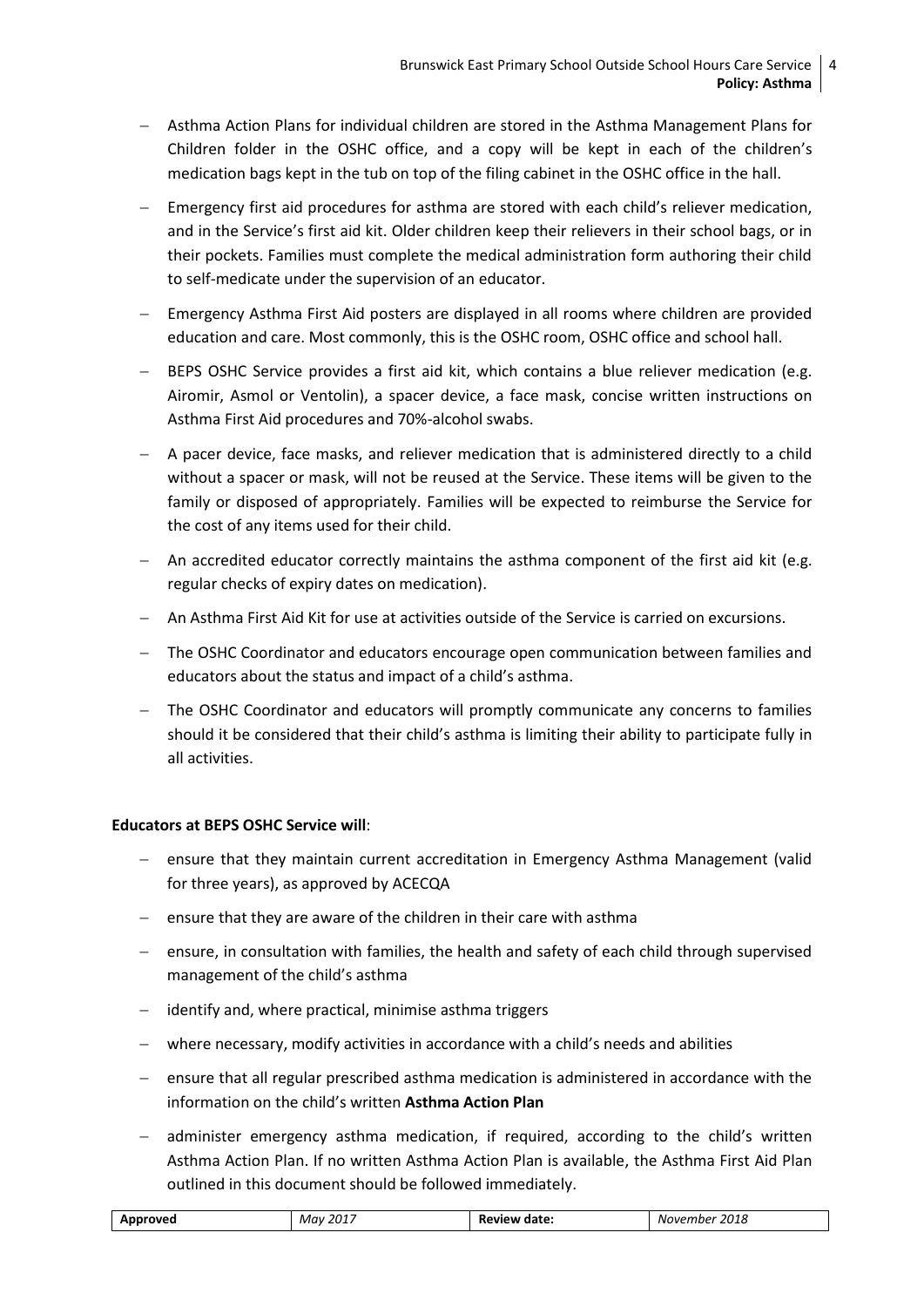- promptly communicate, to the OSHC Coordinator and/or parents/guardians, any concerns if it is considered that a child's asthma is limiting their ability to participate fully in all activities.
- $\epsilon$  ensure that children with asthma are treated the same as all other children.

#### **Families of children with asthma will:**

- inform the OSHC Coordinators, and the educators, either upon enrolment or on initial diagnosis, that their child has a history of asthma
- provide all relevant information regarding the child's asthma via the written Asthma Action Plan, which should be provided to BEPS OSHC Service within seven (7) days of enrolment
- notify the educators, in writing, of any changes to the Asthma Action Plan during the year
- ensure that their child has an adequate supply of appropriate asthma medication (including reliever) at all times, along with a spacer (and face mask for children under the age of five)
- ensure that they comply with all requirements and procedures in relation to the **Medications Record**
- communicate all relevant information and concerns to educators as the need arises (e.g. if asthma symptoms were present the previous evening)
- ensure, in consultation with the educators, the health and safety of their child through supervised management of the child's asthma.

#### **Asthma Action Plan**

BEPS OSHC Service enrolment forms include a request for information about a child, including whether they have asthma. All children with a diagnosis of asthma or asthmatic symptoms **must** have an **Asthma Action Plan** completed by their treating doctor before enrolment at BEPS OSHC Service, or within seven days of an episode of asthma for children already enrolled. This provides educators with a detailed emergency treatment action plan and can assist with the identification of triggers of an asthmatic episode. It also enables educators to administer a child's medication in response to any breathing difficulties without the need for immediate parental permission. This means the parents are not required to fill in the medication booklet on a daily basis; a signature will only be required in the event that emergency medication was administered during the day.

- BEPS OSHC Service educators are informed about children with Asthma in their care.
- Asthma Action Plans is kept in the Asthma Management for Children Folder in the OSHC office, and a copy of the action plan will be kept in each of the children's medication bags kept in the tub on top of the filing cabinet in the OSHC office in the hall.
- Educators will hold further copies of the Asthma Action Plan with Emergency Contact details, the outdoor first aid kit, and the emergency management bag.
- Asthma First Aid posters are displayed in key locations around the school.

| Mav 2017<br>Approved | <b>Review date:</b> | 2018<br>November |
|----------------------|---------------------|------------------|
|----------------------|---------------------|------------------|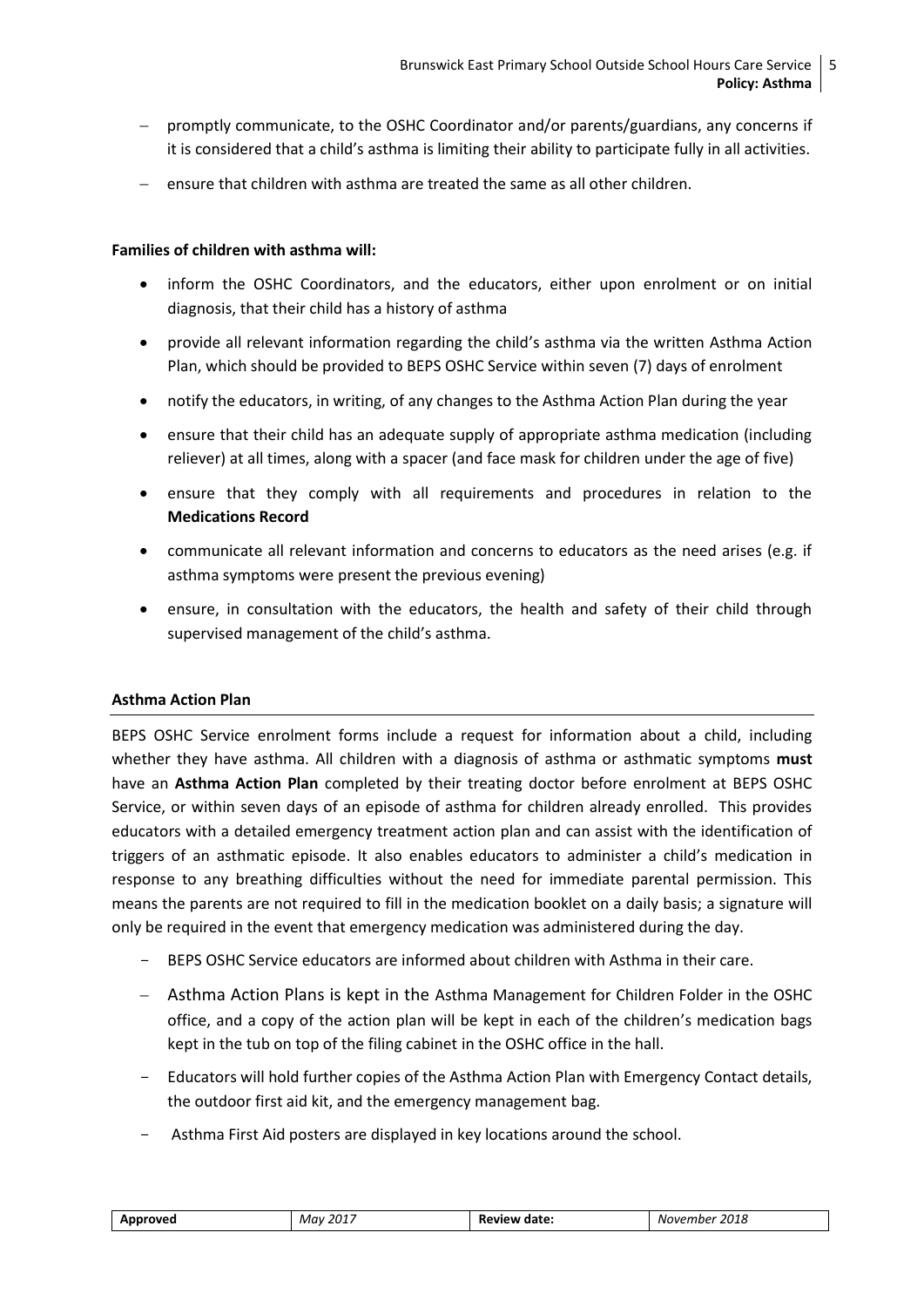- Regular updates of the Asthma Action Plan are required to ensure educators are aware of current treatment and triggers.
- If a child's treatment changes, the parents must notify the educators immediately and a new Asthma Action Plan will be issued. Asthma Action Plans must be signed by the child's doctor.
- Any parent of a child with asthma at the Service is required to provide written information about the child's asthma either on enrolment or on diagnosis.

The Asthma Action Plan should include information such as:

- signs and symptoms specific to the child's asthma
- a list of known triggers
- medications taken on a regular basis when the child is 'well'
- the preferred method for treating deteriorating asthma (that is, an asthma attack);
- what to do in an asthma emergency
- the name, address and telephone number of a person who is to be notified of any accident, injury, trauma or illness involving the child
- the name, address and telephone number of the child's doctor.

A sample Asthma Action Plan for children's services can be found on the Asthma Foundation of Victoria's website: [www.asthma.org.au](http://www.asthma.org.au/)

#### **Emergency Asthma - First Aid Kit**

BEPS OSHC Service is required to have a 'suitably equipped' Asthma First Aid Kit under the Education and Care Services National Law. As there are children with asthma attending BEPS OSHC Service on a regular basis, it is appropriate to be prepared for an asthma emergency.

- Only educators who have completed a course in Emergency Asthma Management may access the blue reliever puffer for first aid purposes from the Asthma First Aid Kit.
- Only educators who have completed a course in Emergency Asthma Management are able to purchase and hold a blue reliever medication in the Asthma First Aid Kit.
- An Asthma First Aid Kit contains:
	- o a blue reliever puffer (inhaler) e.g. Airomir, Asmol, or Ventolin
	- $\circ$  a spacer device that is compatible with the puffer. This may be a large volume spacer (e.g. Volumatic) or a small volume spacer with a removable mask (e.g. Breath-a-tech, Aero chamber or Able Spacer)
	- $\circ$  clear written instructions on the steps to be taken in treating an asthma attack
	- o 70%-alcohol swabs for the cleaning of devices.

| Approved<br>Mav | $201^{\circ}$ | <b>Review date:</b> | 2018<br>November |
|-----------------|---------------|---------------------|------------------|
|-----------------|---------------|---------------------|------------------|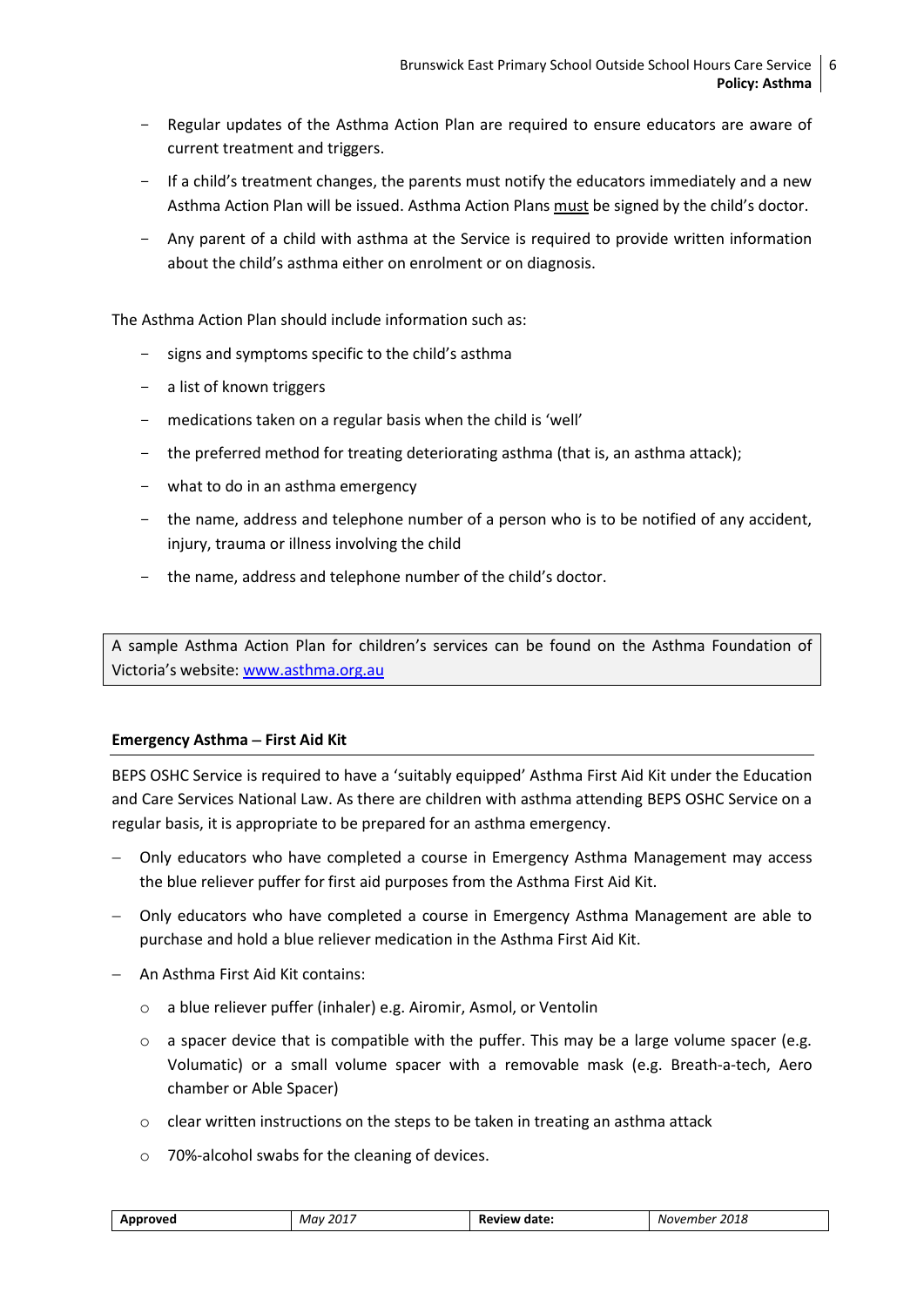#### **Asthma Medication**

'Reliever medications' are those that provide relief in the event of breathing difficulties. These include Ventolin, Bricanyl, Respolin or Asmol, and come in a grey-blue inhaler. These are used to provide almost instant relief and should stop the reoccurrence of these symptoms for four to six hours.

Administering medication to a child is considered a high risk practice, and legislative requirements contained within the *Education and Care Services National Law Act 2010* (including the Education and Care Services National Regulations) are to be strictly adhered to by the Service, including educators, students and volunteers.

- Whilst at the Service, if a child is requiring medication **every three hours or more frequently**, their parents will be contacted. An episode such as this requires very close monitoring, which is best done in a one-to-one situation.
- The Asthma Foundation recommends an immediate visit to the doctor or hospital should the 'reliever medication' last for less than two hours.
- If a child is requiring regular use of reliever medication (every four to six hours) over a long period of time, a visit to the doctor may be necessary as the use of a 'preventer medication' may be required. These provide slower more long-term relief.
- The Service has its own spacer and blue reliever puffer (Ventolin), which may be used in case of an emergency, should a child's own medication have been forgotten or is found to be empty. This is held in the asthma medication tub on the kitchen bench in the hall, together with concise instructions for Emergency Asthma First Aid procedures. This medication should not be viewed as available for daily usage.

#### **This policy should be read in conjunction with**:

General Service Information Policy Acceptance & Refusal of Authorizations Dealing with Medical Conditions & Medications Incidents, Injury, trauma & the Administration of First Aid Partnerships with Families [Record Keeping & Confidentiality Policy](file:///C:/Users/08478100/Desktop/2017%20OSHC%20Policies%20to%20be%20uploaded%20to%20website/Information%20for%20Families%202017/BEPS%20OSHC%20POLICY_Enrolment%20,%20Re-enrolment%20&%20Orientation%20of%20Children%20July%202017.docx%23_5.7_PRIVACY_POLICY)

#### **Sources & Legislative References**

Asthma Foundation Victoria 2014, *Single Person Spacer Use in Schools & Children's Services – Q&As* [www.asthma.org.au/LinkClick.aspx?fileticket=BfM9EbwIqHU=&tabid=282](http://www.asthma.org.au/LinkClick.aspx?fileticket=BfM9EbwIqHU%3d&tabid=282)

Department of Human services, Better Health Channel: Asthma (additional links to other asthma related topics, <http://www.betterhealth.vic.gov.au/bhcv2/bhcarticles.nsf/pages/Asthma?open>

Asthma Foundations of Australia www.asthmaaustralia.org.au

| Approved | 2017<br>Mav<br>____ | <b>Review date:</b> | 2018<br>November |
|----------|---------------------|---------------------|------------------|
|----------|---------------------|---------------------|------------------|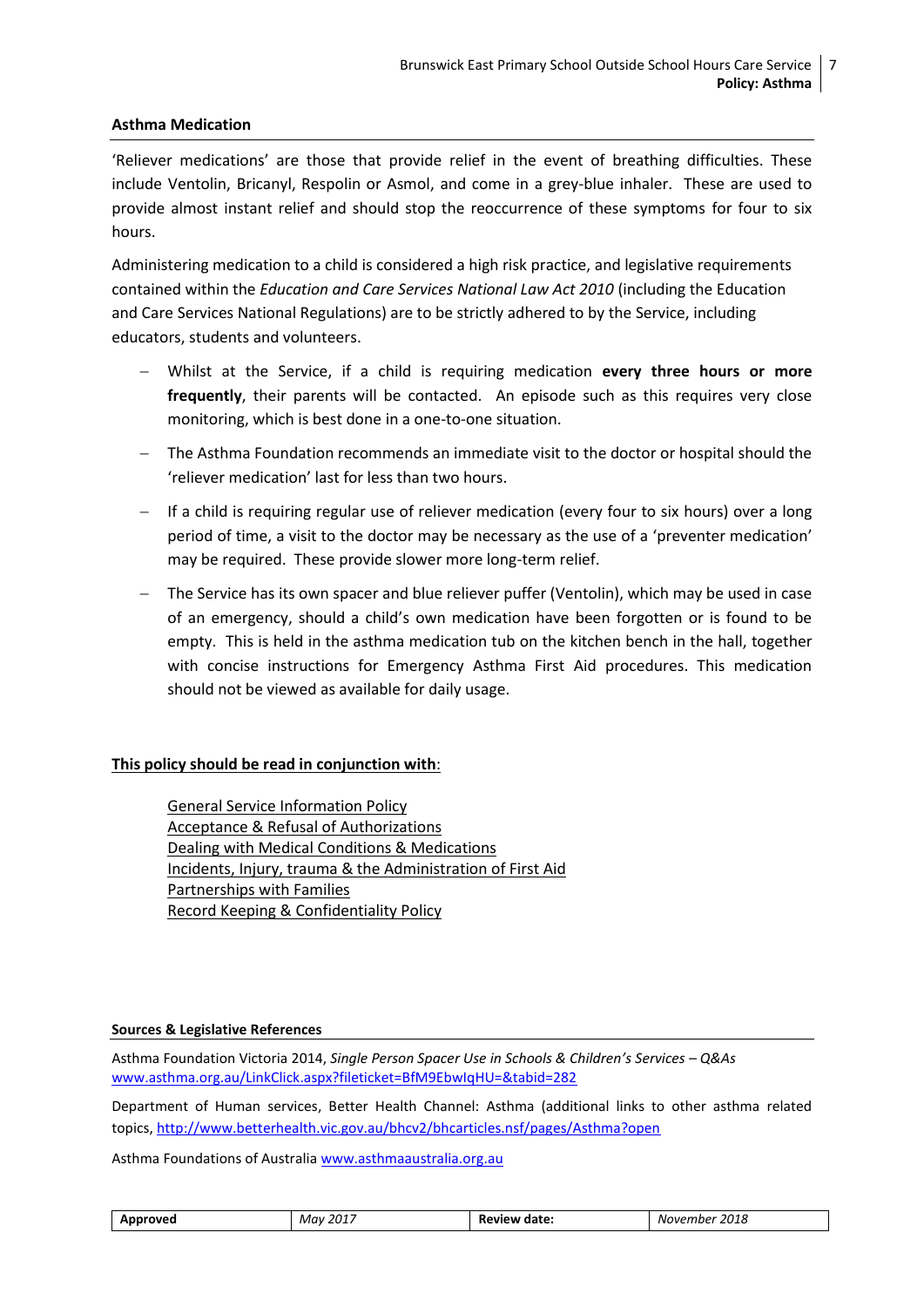Asthma Foundation Victoria [www.asthma.org.au](http://www.asthma.org.au/)

*Education & Care Services National Law Act 2010 (Vic) – Sections 167(1)(2)(3) & 175(1)*

*Education & Care Services National Regulations (2011) – Regulations 90, 91, 92, 93, 94, 95, 168(2)(d), 177, 181, 183 & 184*

*National Quality Standard for Early Childhood Education and Care & School Age Care (2010) – Standard 4.1; Elements 2.1.1, 2.1.4, 2.3.2 & 7.3.5*

*Information Privacy Act 2000 (Vic) – Information Privacy Principles*

*Privacy Act 1988 (Cwlth) – National Privacy Principles*

*Health Act 1958 – Public Health & Wellbeing Guidelines*

*Health Records Act Vic (2001) – Health Privacy Principles*

*Occupational Health & Safety Act 2004 (Vic) – Providing a safe work environment*

| $\sim$<br>$M \alpha_1$<br>៷<br>ט נט:<br>,,,,<br>___<br>.<br>______<br>. |  |
|-------------------------------------------------------------------------|--|
|-------------------------------------------------------------------------|--|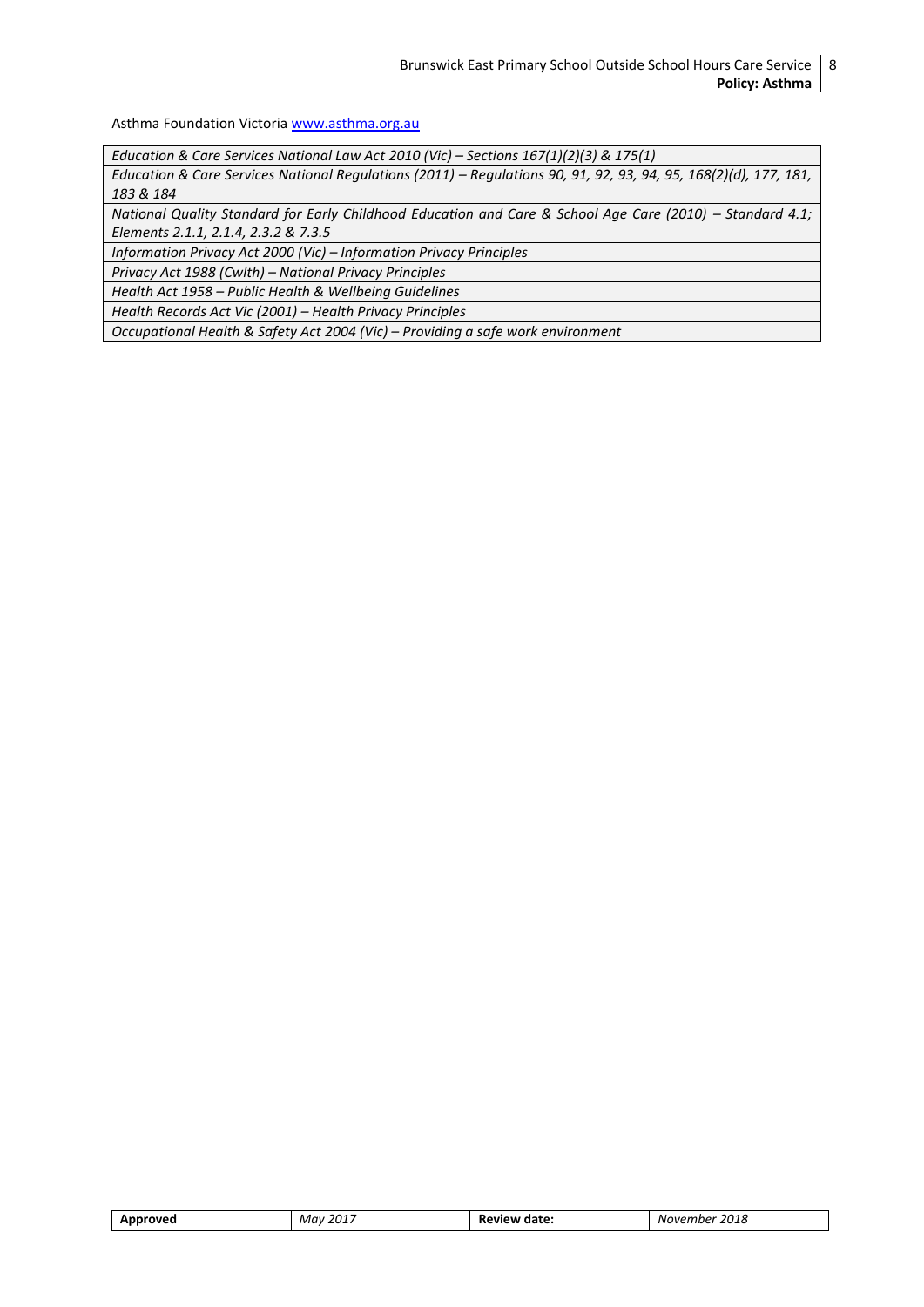

### **Enrolment Checklist for Children with Asthma**

- $\Box$  A Risk Minimisation Plan and communication plan are completed, and include strategies to address the particular needs of each child with asthma, and this plan is implemented.
- $\Box$  Parents of a child with asthma have been provided a copy of BEPS OSHC Service's Asthma Policy.
- $\Box$  All parents/guardians are made aware of the Asthma Policy.
- $\Box$  Asthma Action Plan for the child is signed by the child's doctor and is visible to all educators.
- $\Box$  Reliever medication is available for use at any time the child is in the care of the Service.
- $\Box$  'Spare' reliever medication is stored in the Service's asthma medication bags in the OSHC room, hanging near the entry door and in the First Aid kits in the OSHC room and hall kitchen.
- $\Box$  All educators, including relief educators, students and volunteers, are aware of each child's reliever medication, and the emergency first aid reliever medication.
- $\Box$  Educators nominated as responsible for any child with asthma undertake Emergency Asthma Management Training, which includes strategies for asthma management, recognition of respiratory distress and/or an asthma attack, and emergency treatment.
- $\Box$  The Service's Emergency Action Plan for the management of asthma is in place and all educators understand the plan.
- $\Box$  The current contact details of parent/guardians of a child with asthma are available, as well as their emergency contacts.
- $\Box$  Information regarding any other medications or medical conditions (for example anaphylaxis) is available to educators.

| Approved | .<br>201<br>Mav<br>____ | Review date: | 2018<br>November |
|----------|-------------------------|--------------|------------------|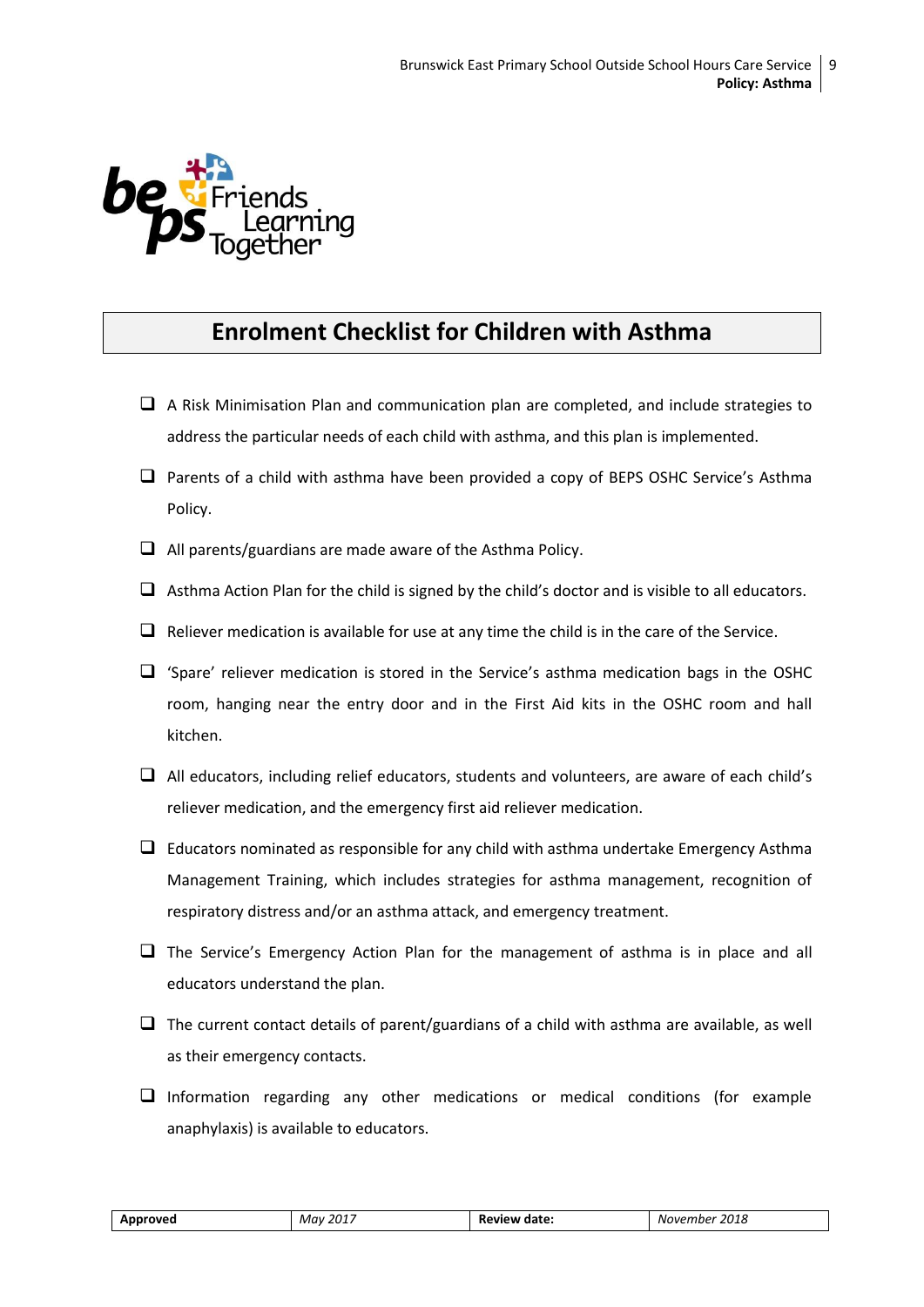

## **BEPS OSHC Service Snapshot – Children with Asthma**

| Child's<br><b>Name</b> | Component<br>(BSC/ASC) | Trigger/s | <b>Action Plan</b><br>location | Preventer/<br><b>Reliever location</b> | Self-<br><b>Administers</b> |
|------------------------|------------------------|-----------|--------------------------------|----------------------------------------|-----------------------------|
|                        |                        |           |                                |                                        |                             |
|                        |                        |           |                                |                                        |                             |
|                        |                        |           |                                |                                        |                             |
|                        |                        |           |                                |                                        |                             |
|                        |                        |           |                                |                                        |                             |
|                        |                        |           |                                |                                        |                             |
|                        |                        |           |                                |                                        |                             |
|                        |                        |           |                                |                                        |                             |
|                        |                        |           |                                |                                        |                             |
|                        |                        |           |                                |                                        |                             |
|                        |                        |           |                                |                                        |                             |
|                        |                        |           |                                |                                        |                             |
|                        |                        |           |                                |                                        |                             |
|                        |                        |           |                                |                                        |                             |
|                        |                        |           |                                |                                        |                             |

| ---- | 2017<br>May<br>_____ | ---<br>aate.<br>$-1$<br>_____ | 2010<br><b>NG</b><br>.nner<br>. $n \nu$<br>7018.<br>___<br>. |
|------|----------------------|-------------------------------|--------------------------------------------------------------|
|      |                      |                               |                                                              |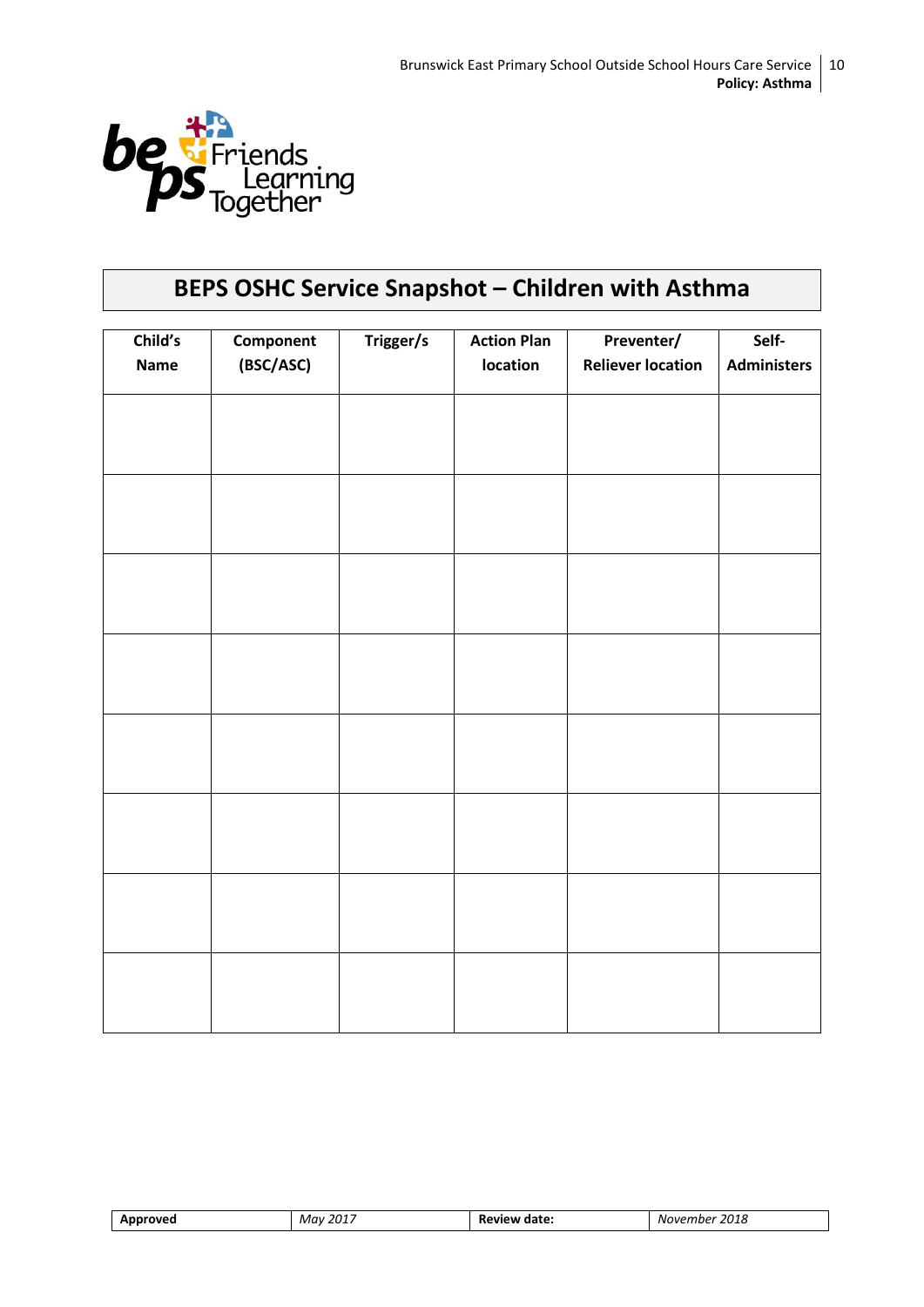

### **Individual Communication Plan for Children with Asthma**

**Child's Name:**

| When will the child be attending the Service?   |  |
|-------------------------------------------------|--|
| Have all staff, including students and          |  |
| volunteers, been informed of the details in the |  |
| child's risk minimisation plan, including known |  |
|                                                 |  |
| asthma triggers for the child?                  |  |
|                                                 |  |
| Where will the following items be located?      |  |
| <b>Risk Minimisation Plan</b>                   |  |
| <b>Emergency Action Plan</b>                    |  |
| <b>Reliever medication</b>                      |  |
|                                                 |  |
| Who will be responsible for supporting this     |  |
| health needs, which may include<br>child's      |  |
| administering treatment including first aid?    |  |
|                                                 |  |
|                                                 |  |
|                                                 |  |

**Name/Sign & Date:**

| ገህቦ<br>$-$ | 2017<br>Mav<br>ــ ب.<br>____ | date:<br>ĸŧ<br>$   -$ | 2018<br>Noven<br>nnne.<br>____<br>_____ |
|------------|------------------------------|-----------------------|-----------------------------------------|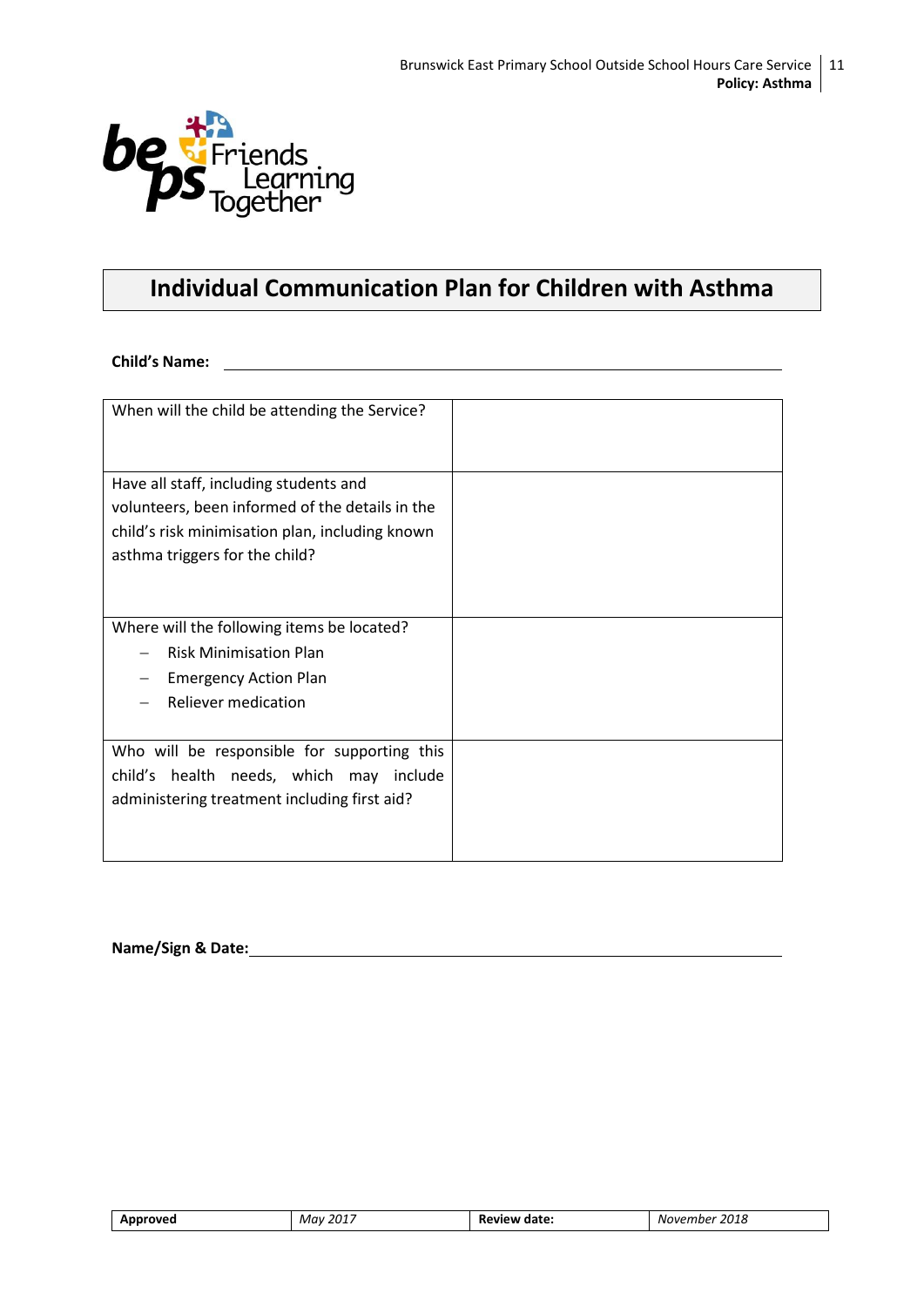

### **Individual Risk Management Plan for Children with Asthma**

| <b>Child's Name</b> | <b>BSC/ASC/VAC</b> | <b>Dominant</b><br>Trigger/s | <b>Action Plan</b><br>location | <b>Reliever</b><br>medication<br>location |
|---------------------|--------------------|------------------------------|--------------------------------|-------------------------------------------|
|                     |                    |                              |                                |                                           |

| Specific risk management strategies                                                                                                                                                       | Date completed |
|-------------------------------------------------------------------------------------------------------------------------------------------------------------------------------------------|----------------|
| Parent/guardian has been provided with a copy of the Service's Asthma Policy,<br>and Dealing with Medical Conditions & Medication Policy.                                                 |                |
| Parent/guardian has provided reliever medication for the child, and any other<br>medication required.                                                                                     |                |
| The Service displays the child's Asthma Action Plan, with current photo, in a<br>key location and keeps a completed ambulance card by the telephone/s.                                    |                |
| Parent/guardians are aware of the policy that the child who has been<br>prescribed asthma reliever medication is NOT permitted to attend the Service<br>without that reliever medication. |                |
| Test that all staff, including relief staff, know where the reliever medication is<br>kept for each child with asthma.                                                                    |                |
| A nominated staff member, and the family of each at-risk child, undertakes<br>regular checks of the expiry date of asthma medication held by the Service.                                 |                |
| A new written request is sent to families if the food allergens change.                                                                                                                   |                |

| Approved | 2017 | <b>Review</b> | 2018     |
|----------|------|---------------|----------|
|          | Mav  | date:         | November |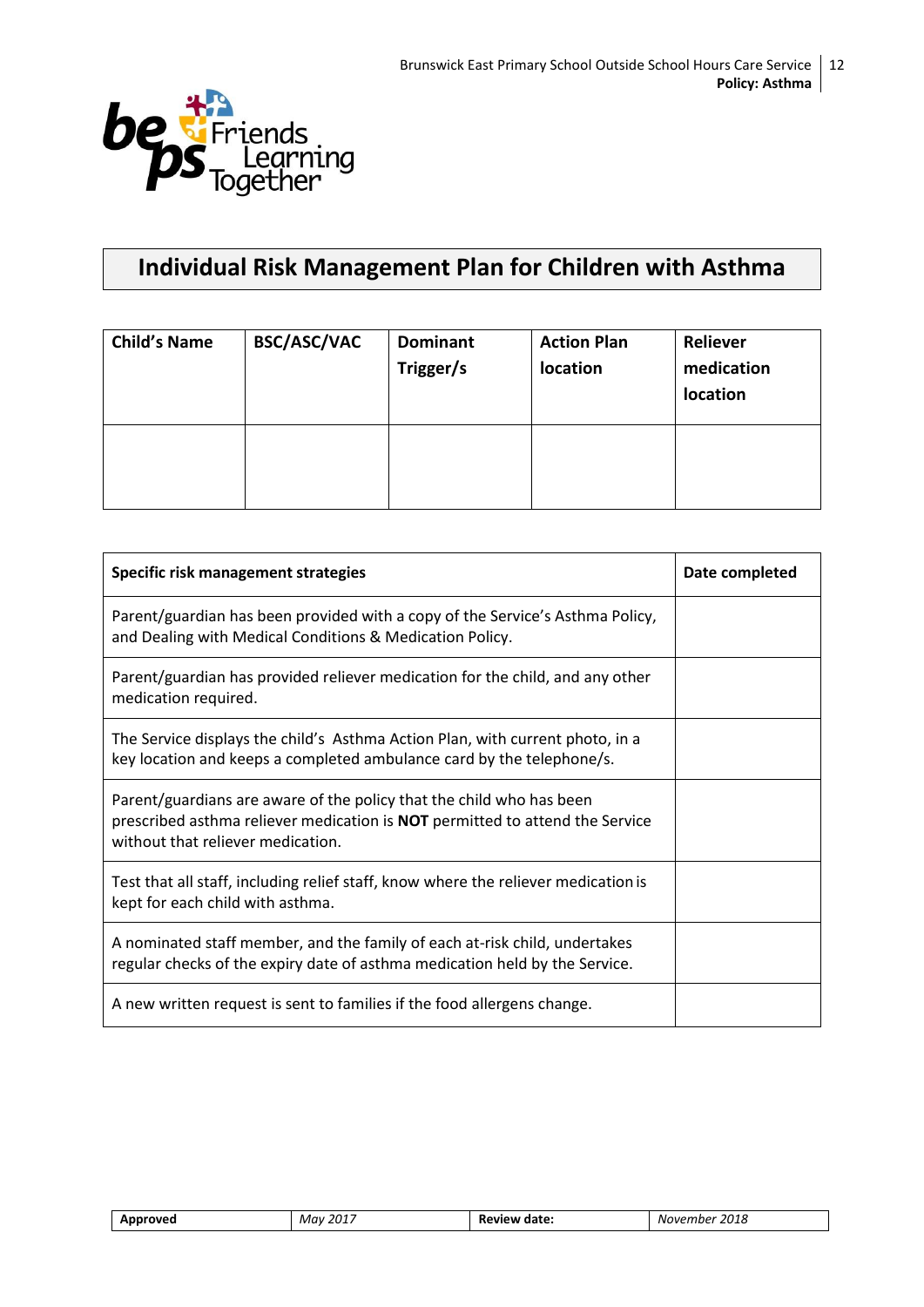What measures are in place by the Service in relation to known asthma triggers?

Think about times when the child could potentially be exposed to asthma triggers, and develop appropriate strategies, including who is responsible for implementing them.

# **Risk Minimisation Plan**

| <b>Risk</b> | Strategy | Who is responsible |
|-------------|----------|--------------------|
|             |          |                    |
|             |          |                    |
|             |          |                    |
|             |          |                    |
|             |          |                    |
|             |          |                    |
|             |          |                    |
|             |          |                    |
|             |          |                    |
|             |          |                    |
|             |          |                    |
|             |          |                    |
|             |          |                    |
|             |          |                    |

| יימ<br>$ -$ | 2017<br>May<br>____ | ----<br>ĸ<br>аан<br>--<br>______ | 34C<br>Nι<br>$J^{\prime}$<br>uner.<br>2018<br>___<br>____ |
|-------------|---------------------|----------------------------------|-----------------------------------------------------------|
|             |                     |                                  |                                                           |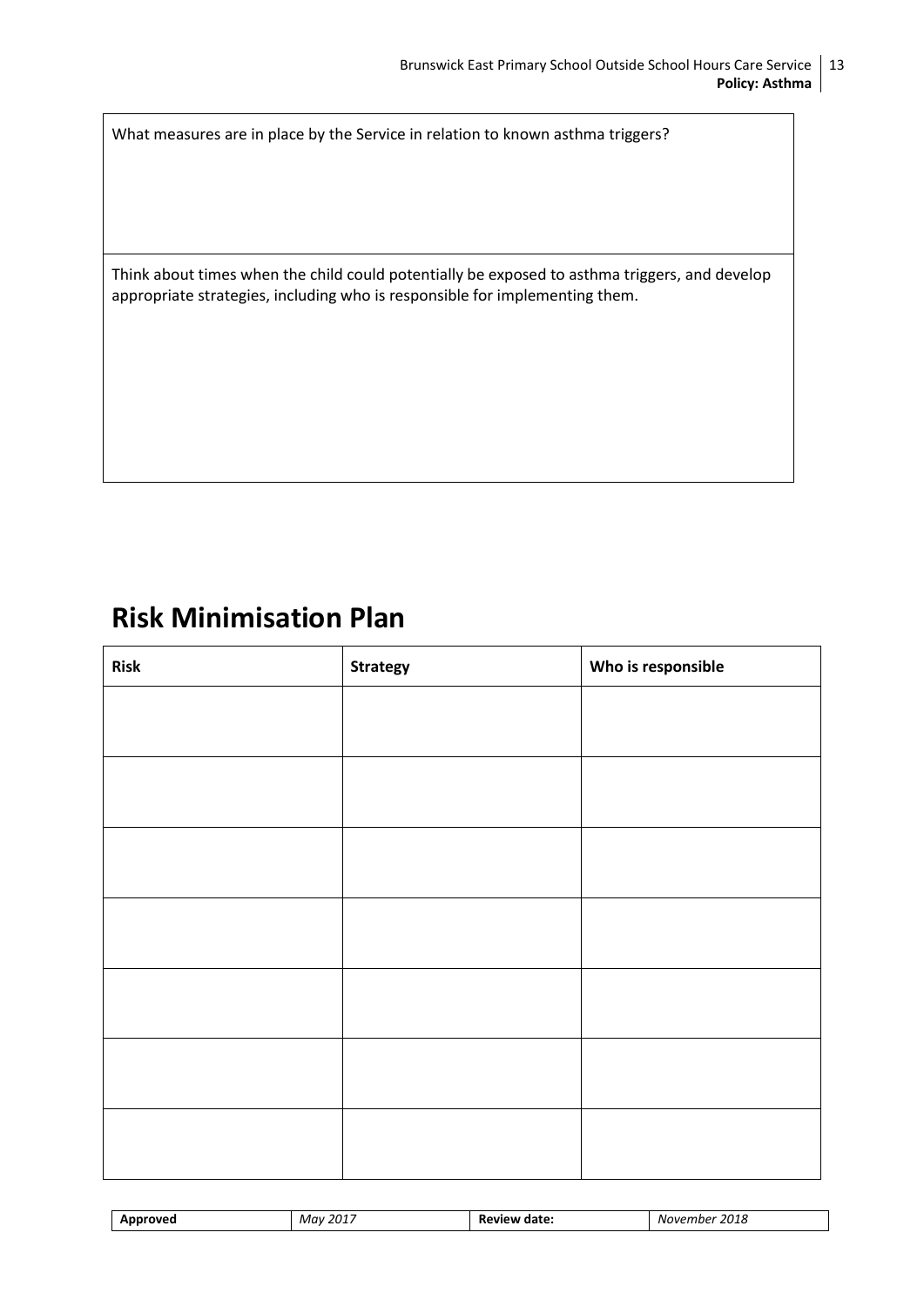

### **Service Risk Management Plan for Children with Asthma**

The following suggestions may be considered when developing BEPS OSHC Service's Risk Minimisation Plan for asthma to assess how well the Service has planned for meeting the needs of children with asthma.

At least annually, refer the Risk Minimisation Plan to families of children who have asthma, but always do this upon enrolment of each child at risk, and after any incident or accidental exposure.

| Who are the children?                                                                                                                                                                                                                                                                                                   |  |
|-------------------------------------------------------------------------------------------------------------------------------------------------------------------------------------------------------------------------------------------------------------------------------------------------------------------------|--|
| List names of each child with asthma                                                                                                                                                                                                                                                                                    |  |
| What are the known triggers?                                                                                                                                                                                                                                                                                            |  |
|                                                                                                                                                                                                                                                                                                                         |  |
| List all of the known triggers for each of the                                                                                                                                                                                                                                                                          |  |
| children with asthma                                                                                                                                                                                                                                                                                                    |  |
| List potential sources of exposure to each                                                                                                                                                                                                                                                                              |  |
| known trigger and strategies to minimise the                                                                                                                                                                                                                                                                            |  |
| risk of exposure.                                                                                                                                                                                                                                                                                                       |  |
| Does everyone recognise the children at with                                                                                                                                                                                                                                                                            |  |
| asthma                                                                                                                                                                                                                                                                                                                  |  |
| List the strategies for ensuring that all<br>educators, including relief educators,<br>students, and volunteers, recognise each of<br>the children with asthma<br>Confirm where each child's Asthma Action<br>Plan (including the child's photograph) will<br>be displayed, and where reliever medication<br>is stored. |  |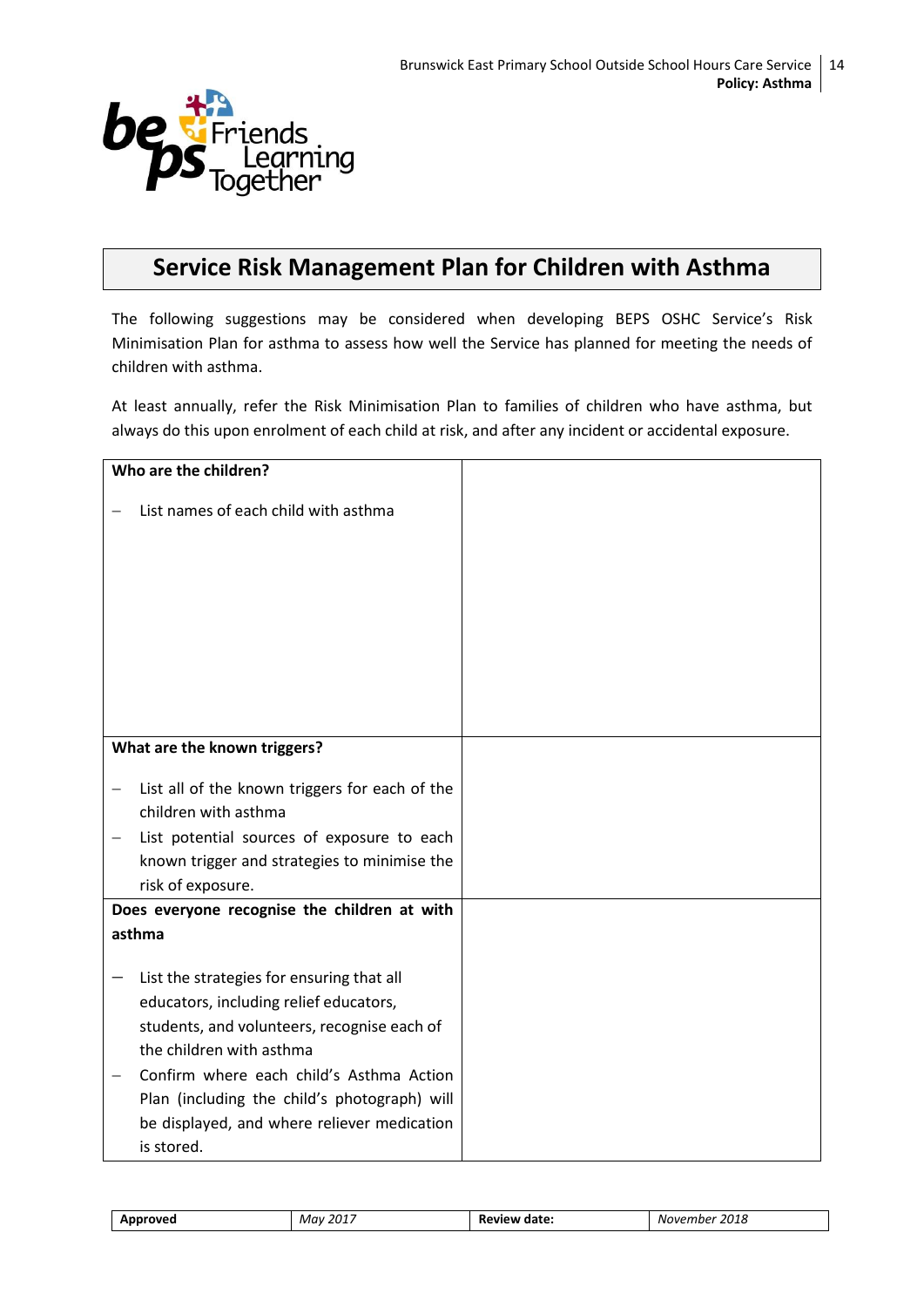

### **Emergency Asthma Attack Drill Record**

Regular emergency drills are undertaken to ensure that the relevant people know what action to take if a child has an asthma attack.

| Actions:<br>Date & Time of Drill:<br>Scenario/Location:<br>Actions:<br>Date & Time of Drill:<br>Scenario/Location:<br>Actions:<br>Date & Time of Drill:<br>Scenario/Location:<br>Actions: | Date & Time of Drill: | Scenario/Location: |
|-------------------------------------------------------------------------------------------------------------------------------------------------------------------------------------------|-----------------------|--------------------|
|                                                                                                                                                                                           |                       |                    |
|                                                                                                                                                                                           |                       |                    |
|                                                                                                                                                                                           |                       |                    |
|                                                                                                                                                                                           |                       |                    |
|                                                                                                                                                                                           |                       |                    |
|                                                                                                                                                                                           |                       |                    |
|                                                                                                                                                                                           |                       |                    |
|                                                                                                                                                                                           |                       |                    |
|                                                                                                                                                                                           |                       |                    |
|                                                                                                                                                                                           |                       |                    |
|                                                                                                                                                                                           |                       |                    |
|                                                                                                                                                                                           |                       |                    |
|                                                                                                                                                                                           |                       |                    |
|                                                                                                                                                                                           |                       |                    |
|                                                                                                                                                                                           |                       |                    |
| Date & Time of Drill:<br>Scenario/Location:                                                                                                                                               |                       |                    |
| Actions:                                                                                                                                                                                  |                       |                    |
|                                                                                                                                                                                           |                       |                    |
|                                                                                                                                                                                           |                       |                    |

| <b>YOVEG</b><br>- - - | 2017<br>Mav<br>_____ | date:<br>'VIt<br>. | 2018<br>NOVPI<br>mne.<br>___<br>____ |
|-----------------------|----------------------|--------------------|--------------------------------------|